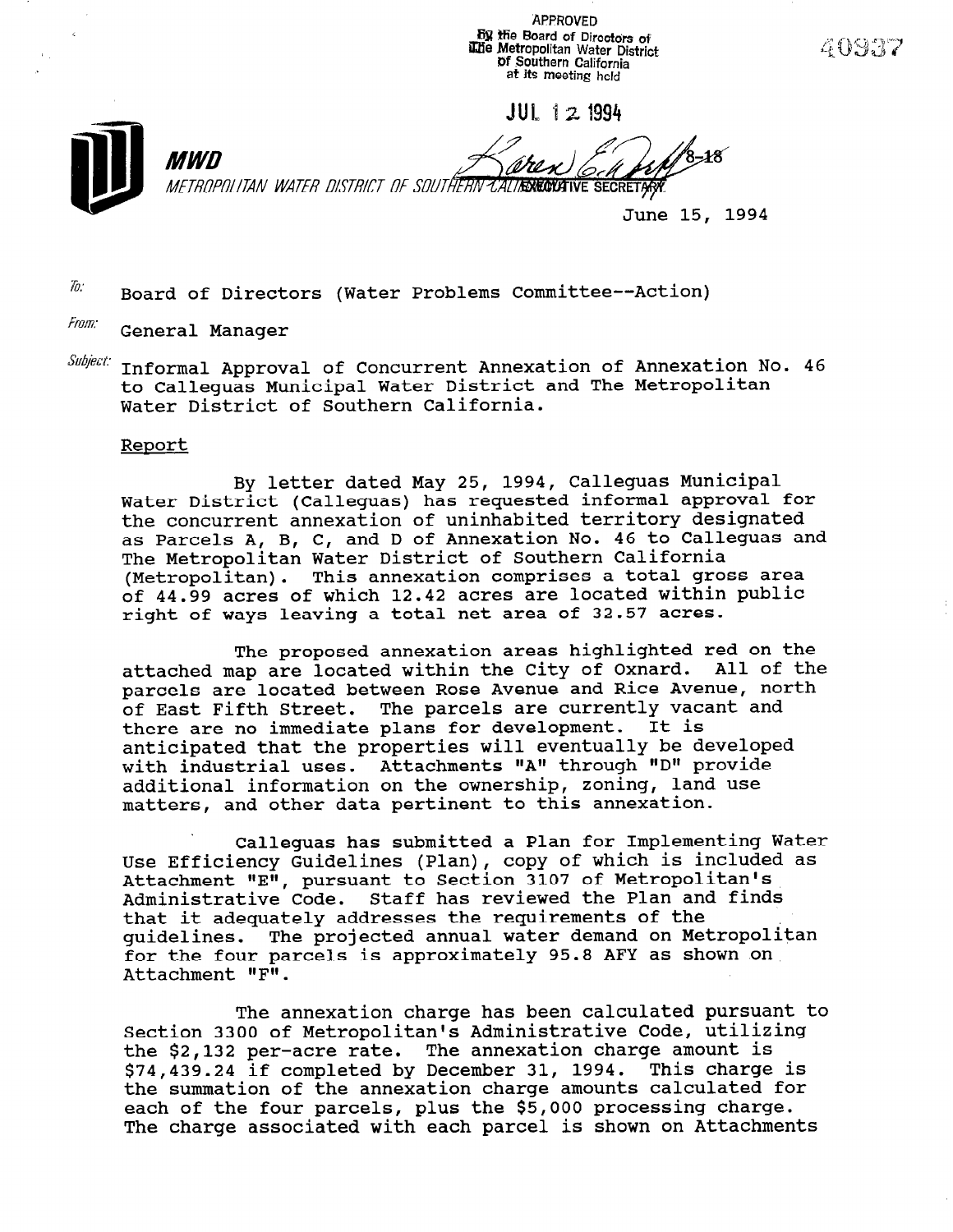"A" through "D." If the annexation is completed after December 31, 1994, the annexation charge will be calculated based on the then current rate.

This annexation is subject to the provisions of the California Environmental Quality Act (CEQA). CEQA will be complied with prior to the time that formal approval of this annexation is requested from Metropolitan. At that time, as required by CEQA, your Board will be requested to review and consider pertinent environmental documentation.

#### Board Committee Assignment

This letter is referred for action to the Water Problems Committee because of its authority to review and consider requests for annexation, pursuant to Administrative Code Sections 2481(g) and 3102.

#### Recommendation

#### WATER PROBLEMS COMMITTEE FOR ACTION.

It is recommended that your Board and any committees acting upon this request: (1) approve the Plan for Implementing Water Use Efficiency Guidelines for this proposed annexation and (2) give informal approval for the concurrent annexation of Annexation No. 46 to Calleguas and Metropolitan conditioned upon a cash payment to Metropolitan of the annexation charge of \$74,439.24 if completed by December 31, 1994 or at the then current rate if completed after December 31, 1994, subject to such terms and conditions as may be fixed by your Board in granting formal consent to such annexation when a request therefor has been received.

> John R. Wodraska General Manager

Gary M. Snyder

Chief Engineer

CONCUR:<br>Whitewark n R. Wod Ge'neral Manager

LSP\WverB3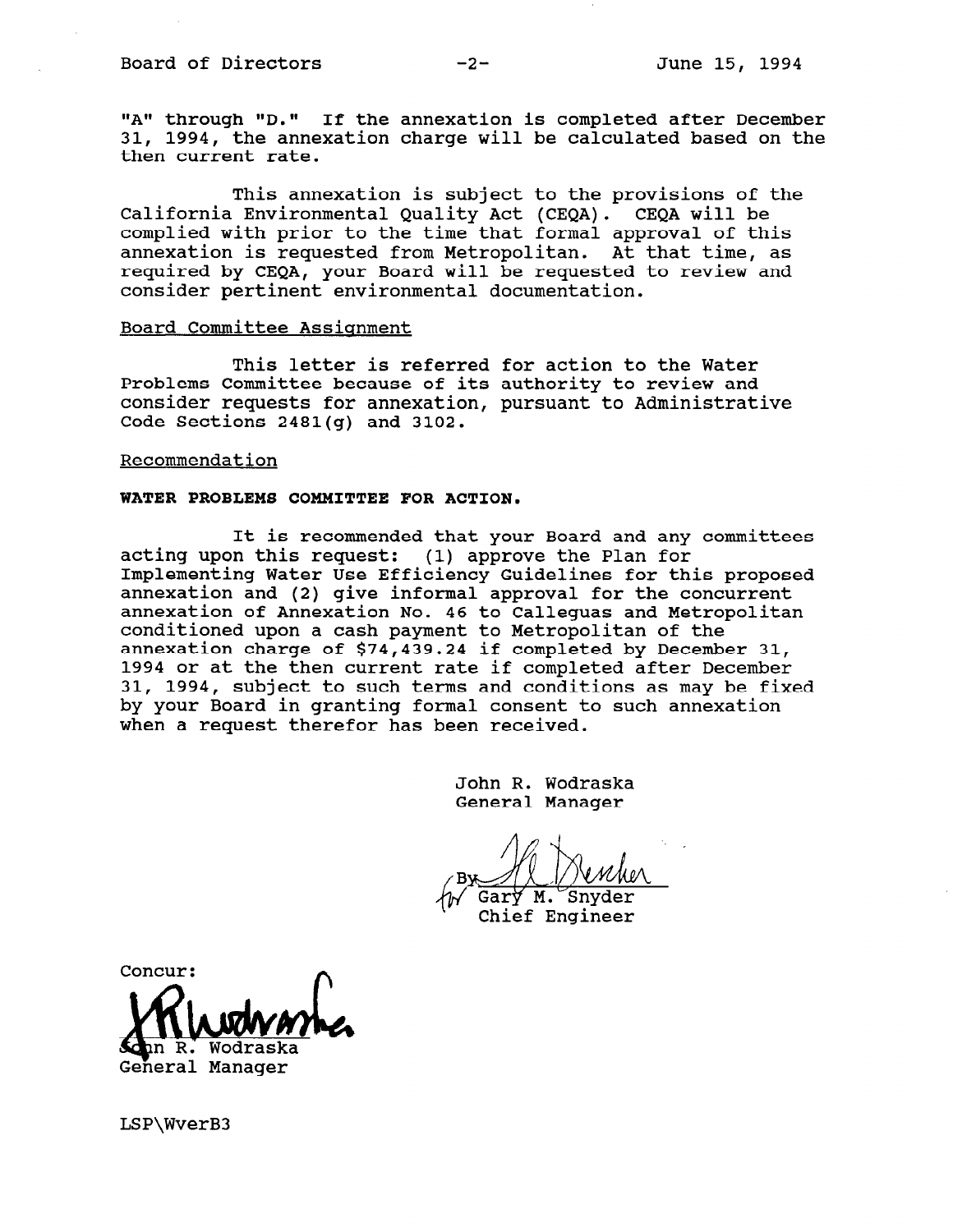# **Annexation No. 46 Parcel-A to Calleguas**

**OWNER(S)** 

Vista Properties, Inc.

**CURRENT LAND USE** 

Vacant

**CURRENTZONING** 

M-l-PD (Industrial-Planned Development)

**ANNEXATION CHARGE** 

1.48 acres  $X $2,132 = $3,155.36$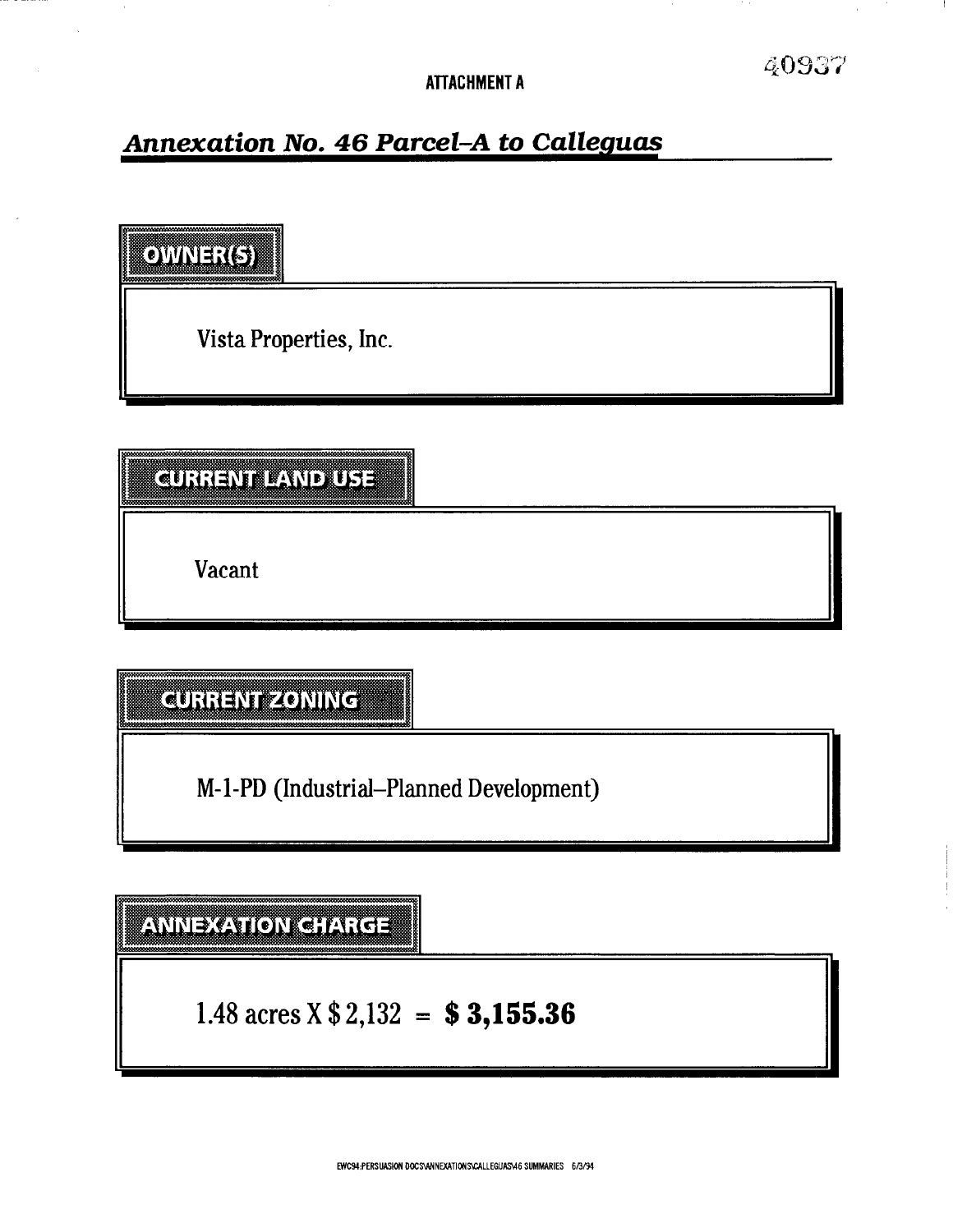# Annexation No. 46 Parcel-B to Calleguas

OWNER(5)

Vista Properties, Inc.

# **CURRENT PAND USE**

Vacant

CURRENTZONING

M-l-PD (Industrial--Planned Development)

# ANNEXATION CHARGE

22.88 acres X  $$2,132 = $48,780.16$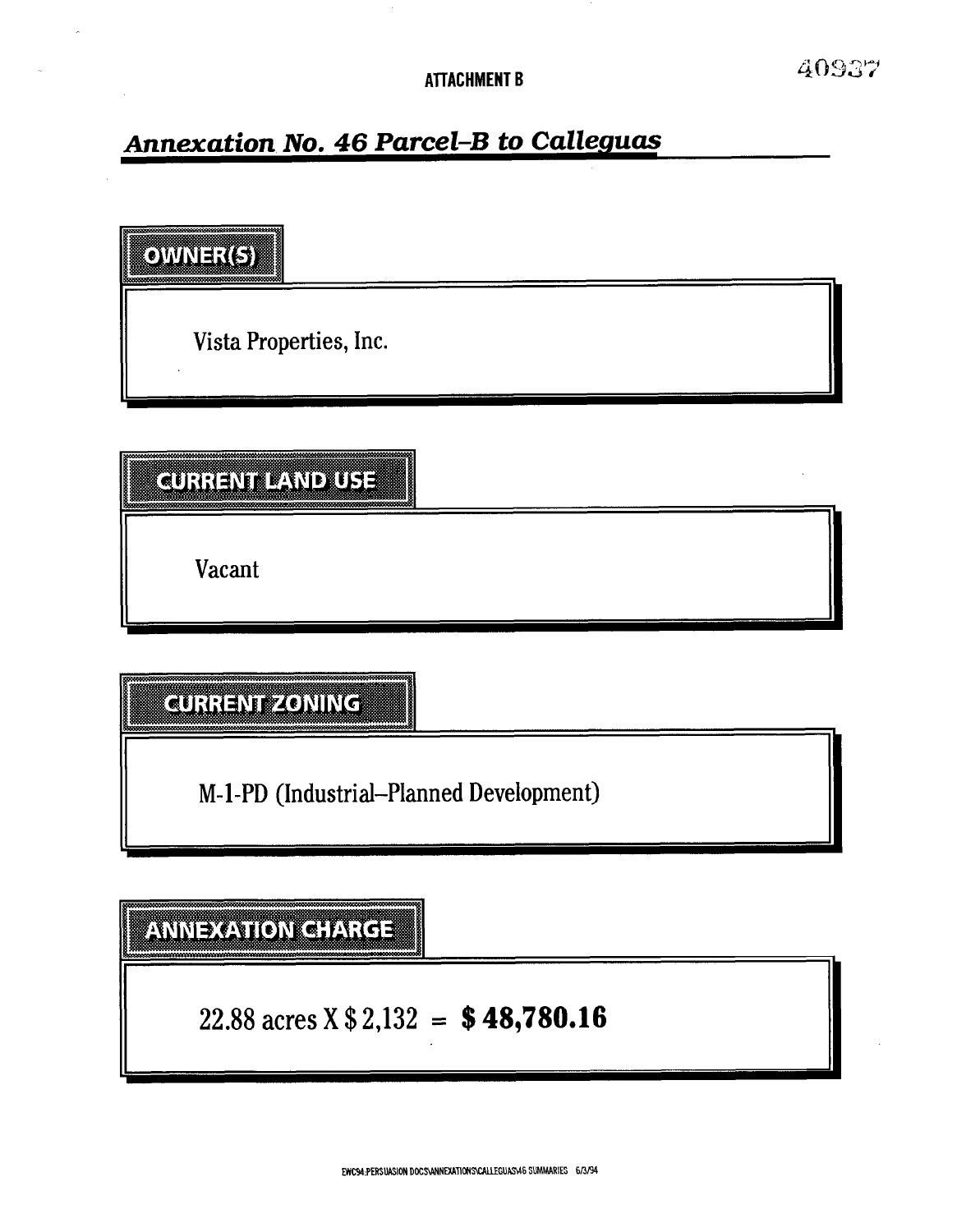# **Annexation No. 46 Parcel-C to Calleguas**

 $Q$ VINE $\mathcal{I}(\mathcal{G})$ 

Vista Properties, Inc.

**CURICAT TIVERILLE** 

Vacant

**CURRENT ZONING** 

M-l-PD (Industrial-Planned Development)

AMMEXATOM CHARGE

8.05 acres  $X $2,132 = $17,162.60$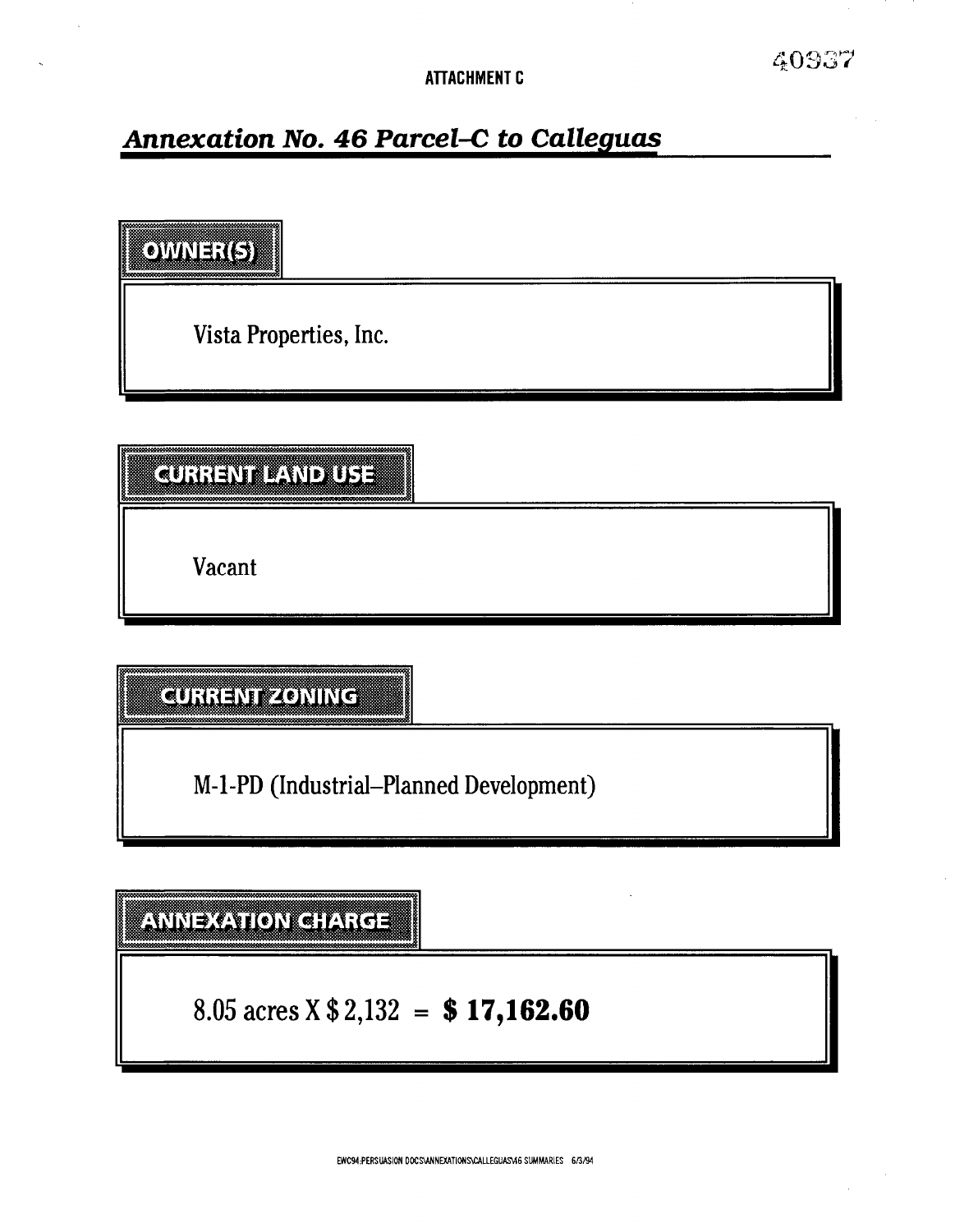**ATTACHMENT D** 

40937

# **Annexation No. 46 Parcel-D to Calleguas**

OWER(5)

National Diversified Sales Trust

**CURRENT PAND USE** 

Vacant

CURRENTZONING

M-l-PD (Industrial-Planned Development)

**ANNEXATION CHARGE** 

0.16 acres  $X $2,132 = $341.12$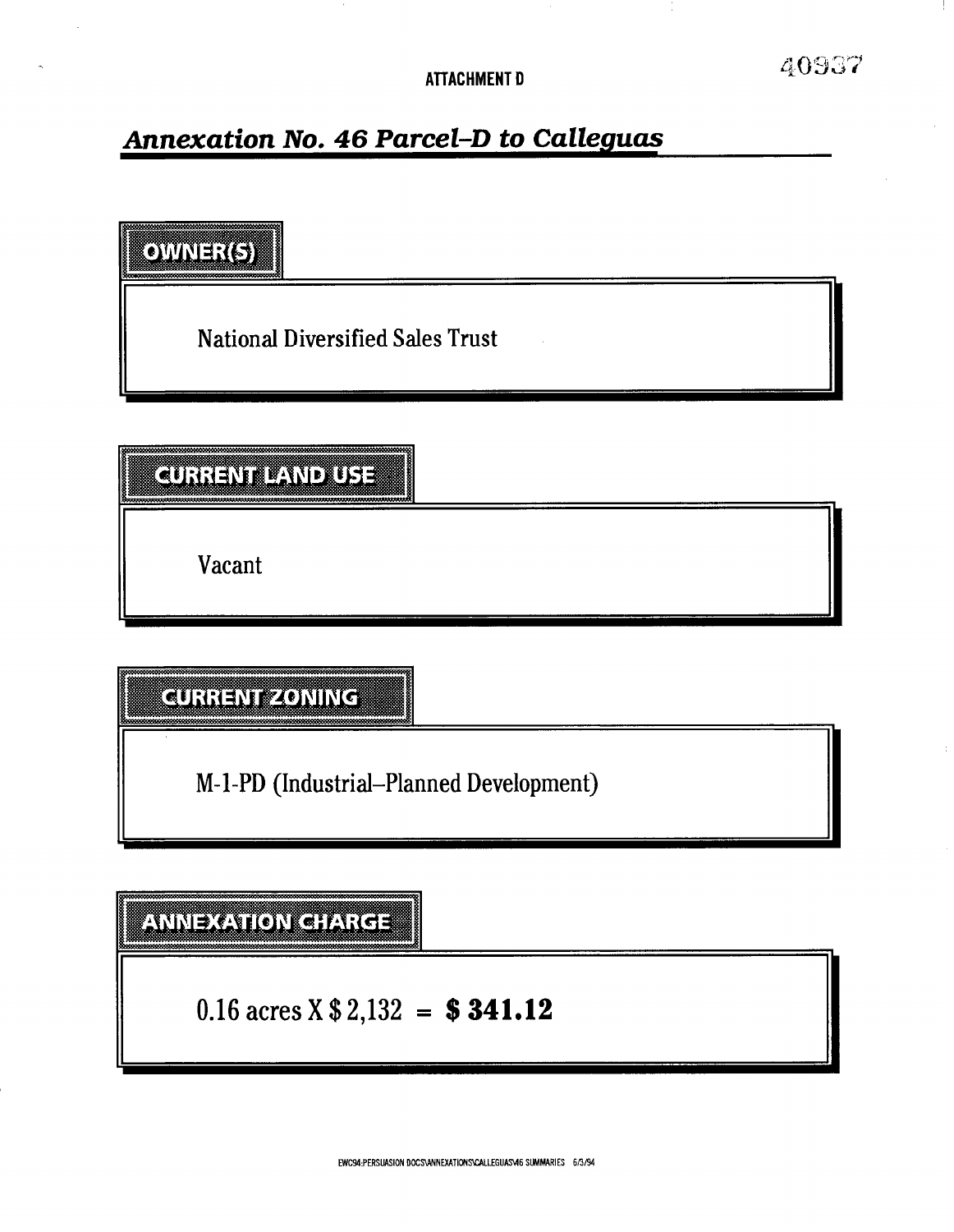# ATTACHMENT E

# IMPLEMENTATION PLAN

# WATER USE EFFICIENCY GUIDELINES FOR THE VISTA PROPERTIES ANNEXATION TO THE CALLEGUAS MUNICIPAL WATER DISTRICT AND THE METROPOLITAN WATER DISTRICT OF SOUTHERN CALIFORNIA

# GENERAL DESCRIPTION OF ANNEXING AREA

This annexation includes Assessor Parcels 216-O-182-165, -175, 216-o-193-025, -035,  $-045$ ,  $-055$ ,  $-105$   $-125$  and  $-135$ ,  $216$ - $0$ - $194$ - $035$  and a portion of the Southern Pacific Railway. Maps and legal descriptions are attached.

The property is Calleguas Annexation No. 46. It consists of approximately 44.99 acres in four components all of which are located in the City of Oxnard between Rose Avenue and Rice Road, north of East Fifth Street in Oxnard.

The site is vacant. No immediate changes in land use are proposed. The owners intend for eventual development of the site for industrial uses consistent with the City General Plan.

City of Oxnard zoning for the site is M-l-PD (Industrial - Planned Development) which is consistent the General Plan designation of "Industry" and the County General Plan which shows the area as "Urban."

#### ANNUAL WATER USAGE

The projected annual demand for water after development of the property is 191.6 acre feet per year (AFY) or 170,962 gallons per day (GPD). This usage is based on a average daily factor of 3,800 GPD per acre as set forth in the City of Oxnard's Water Master Plan for M-l zoned land.

The City presently receives water from both Calleguas/MWD and local ground water supplied from the United Water Conservation District. The quality of local water supplies are not adequate to meet the standards established by the City without blending with imported water.

Water supplied by the City is blended at a one-to-one ratio of Calleguas/MWD water-toground water. The properties will receive the blend, thus requiring approximately 95.8 AFY from Calleguas/MWD and 95.8 AFY from local supplies. This water usage is consistent with the City's General Plan.

#### PEAK WATER USAGE

## Lake Bard Reservoir

Calleguas owns and operates Lake Bard reservoir which has a capacity of 10,500 acre feet of water. Calleguas' system sets flows based on past system averages for its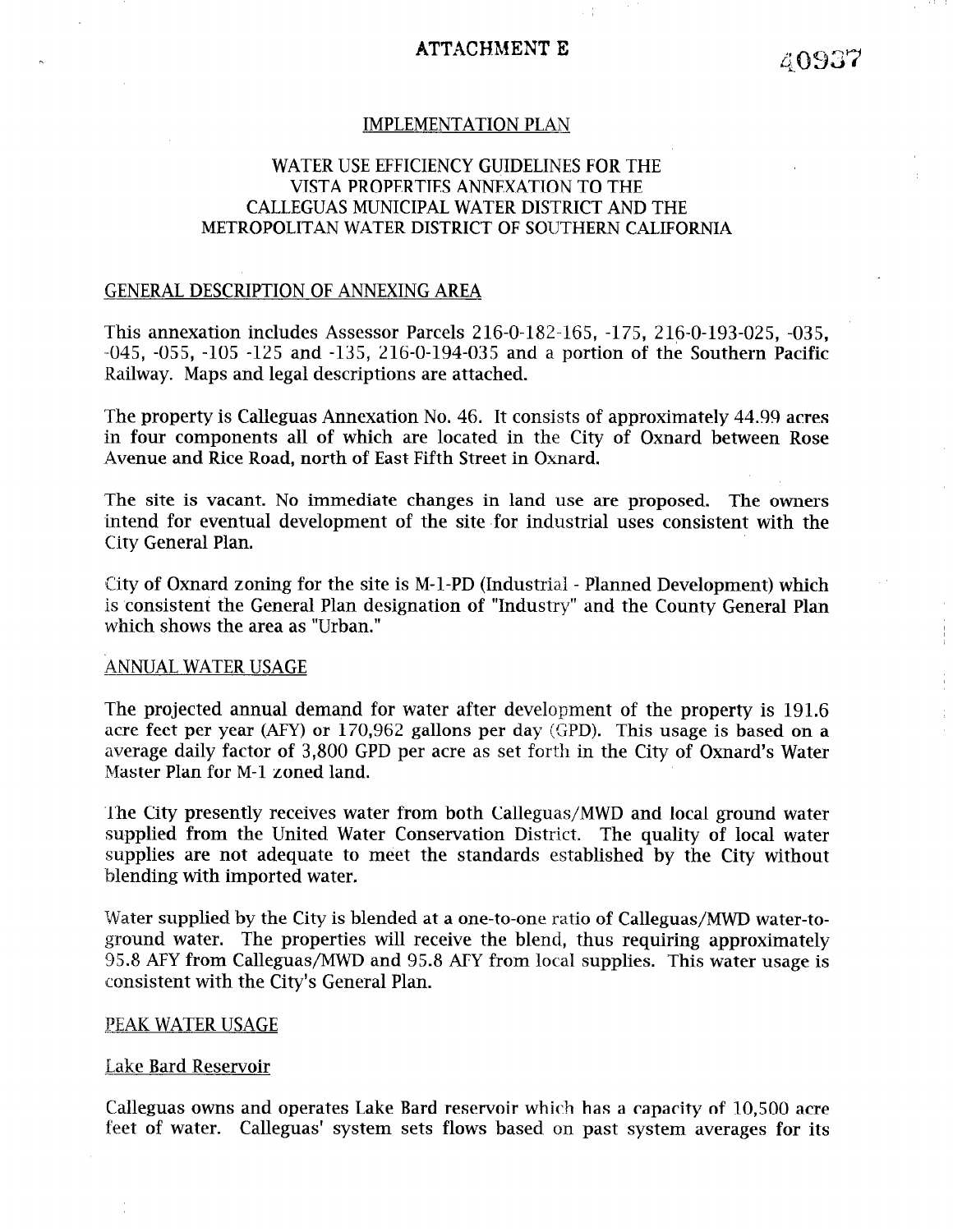service area from MWD for a given 24-hour period and meets peak daily water demands from Lake Bard.

## Seasonal Storage

In conjunction with MWD, Calleguas is presently constructing the first of five wells that are planned to be built within the North Las Posas Basin. Each well is designed to inject an estimated 1,000 acre-feet of pre-treated water during the winter months for storage through MWD's seasonal storage program, and which will then be extracted during the summer peak months, thereby offsetting peaking from MWD's system. Storage of 5,000 acre-feet of water would represent a six percent demand reduction by Calleguas from MWD through the peak months based on current water demands.

The Cities of Camarillo and Oxnard and the Camrosa Water District have implemented similar programs within their service areas that have significantly reduced summer peaking off of Calleguas' system.

## High and Low Flow Penalties

In 1982, Calleguas revised Ordinance No. 12 (water service) to penalize to its purveyors for peaking off Calleguas' system. In 1987, Calleguas included a penalty based on low flow. Both penalties were imposed to direct purveyors to their responsibility to increase water storage within their service areas.

#### Local Area Water Management

Water demands (peaking) from the MWD/Calleguas system can be effectively managed through the interconnection systems of Calleguas and the City of Oxnard. Several of Calleguas' purveyors extract water form the local ground water basin within Calleguas' service area. In the event of a curtailment of water that is longer in duration than previously stated, Calleguas would be able to request its purveyors to increase their production.

The Oxnard distribution system has the ability to increase water deliveries from several sources to offset peaking:

- 0 Ground water extraction from the upper Oxnard aquifer
- e Ground water extraction from the Fox Canyon aquifer
- e Direct delivery from the United Water Conservation District
- 0 Drawing from the 18 mg terminal storage Springvjlle Reservoir which is owned by Calleguas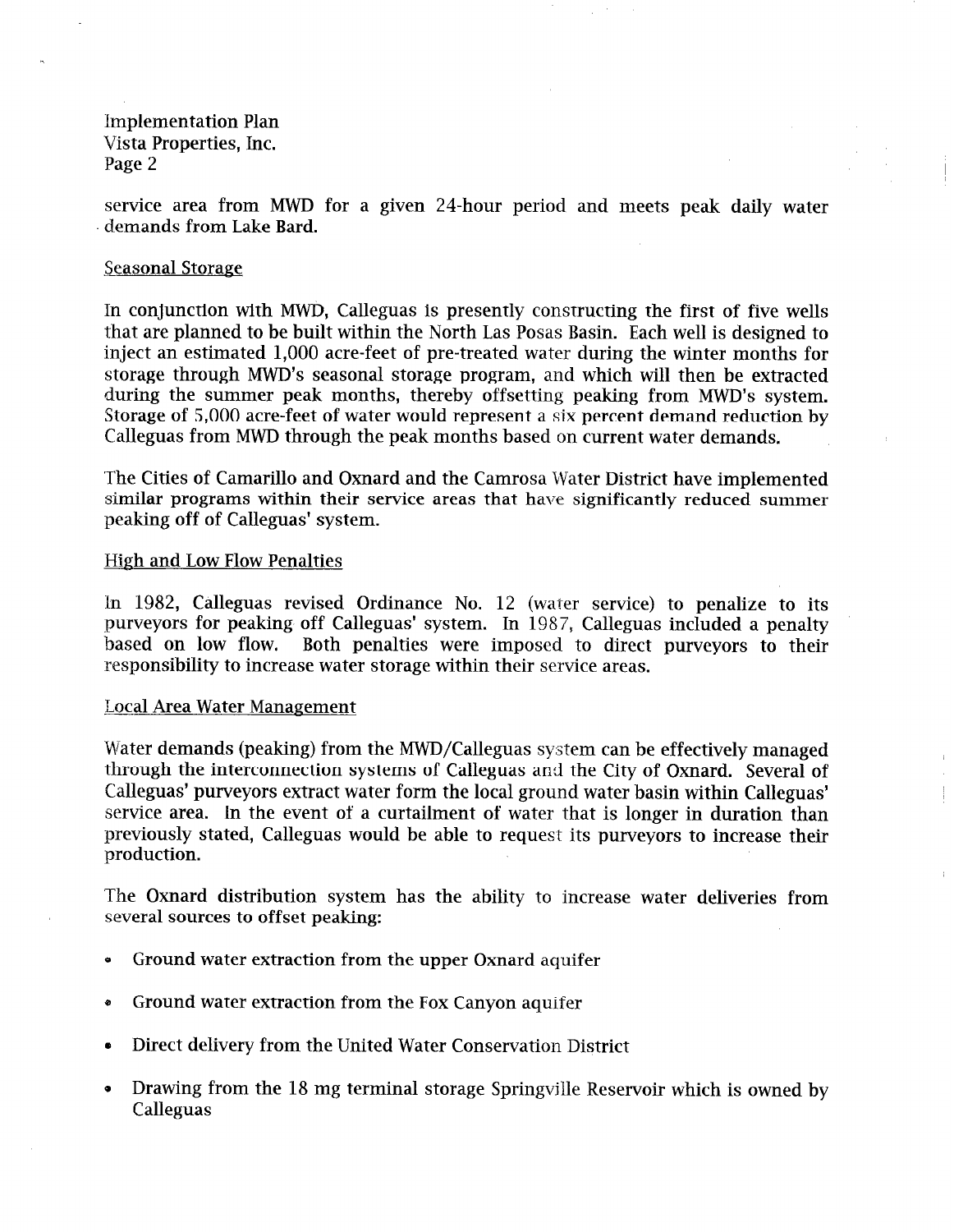The City of Oxnard has completed the third year of its Seasonal Storage Program. During the second year of participation, Oxnard directly injected 1,211 acre feet of water during the winter months and will expend the stored water during the peak summer months.

## WATER CONSERVATION

A.dditional water demands placed on MWD will be minimized by incorporated the following conservation measures.

## Calleguas

Calleguas participates in the Ventura County Water Conservation Management Plan, which is the only Countywide water conservation program in the State. This program is well recognized throughout the State as a positive effort for water management. The program is funded by Calleguas, two other water wholesalers in Ventura County and Ventura County.

- $\ddot{\phantom{a}}$ Urban water conservation measures include landscape, educational, commercial/industrial and public information programs.
- Agriculture water conservation measures include educational activities and Onfarm Conservation Measures Coordination.

Calleguas also participates in the Mobile Irrigation Laboratory Program of Ventura County, which is funded by the State Department of Water Resources, MWD, Calleguas, two other water wholesalers and other special districts in Ventura County. The program provides training courses and on-site audits of irrigation systems for large turf areas and agriculture to maximize efficient use of water for irrigation.

The Board of Directors of Calleguas adopted Resolution No. 772, requiring installation of ultra-low water consumption plumbing fixtures in new construction. These standards apply in the City of Oxnard and lands annexed to the City.

Calleguas also provides residential water conservation kits and literature for distribution by its purveyors.

#### Annexing Area

The Vista Properties will comply with State standards for water-efficient plumbing fixtures. These include toilet fixtures that are water-conserving as defined by ANSI Std. No. A112.19.3 reduced -flow shower heads, lavatory faucets and sink faucets, selfclosing valves on fountains and faucets, pipe insulation on hot water lines, etc.

City of Oxnard has developed several conservation measures which apply within the City and to lands annexed to the City. Through the Building Department it has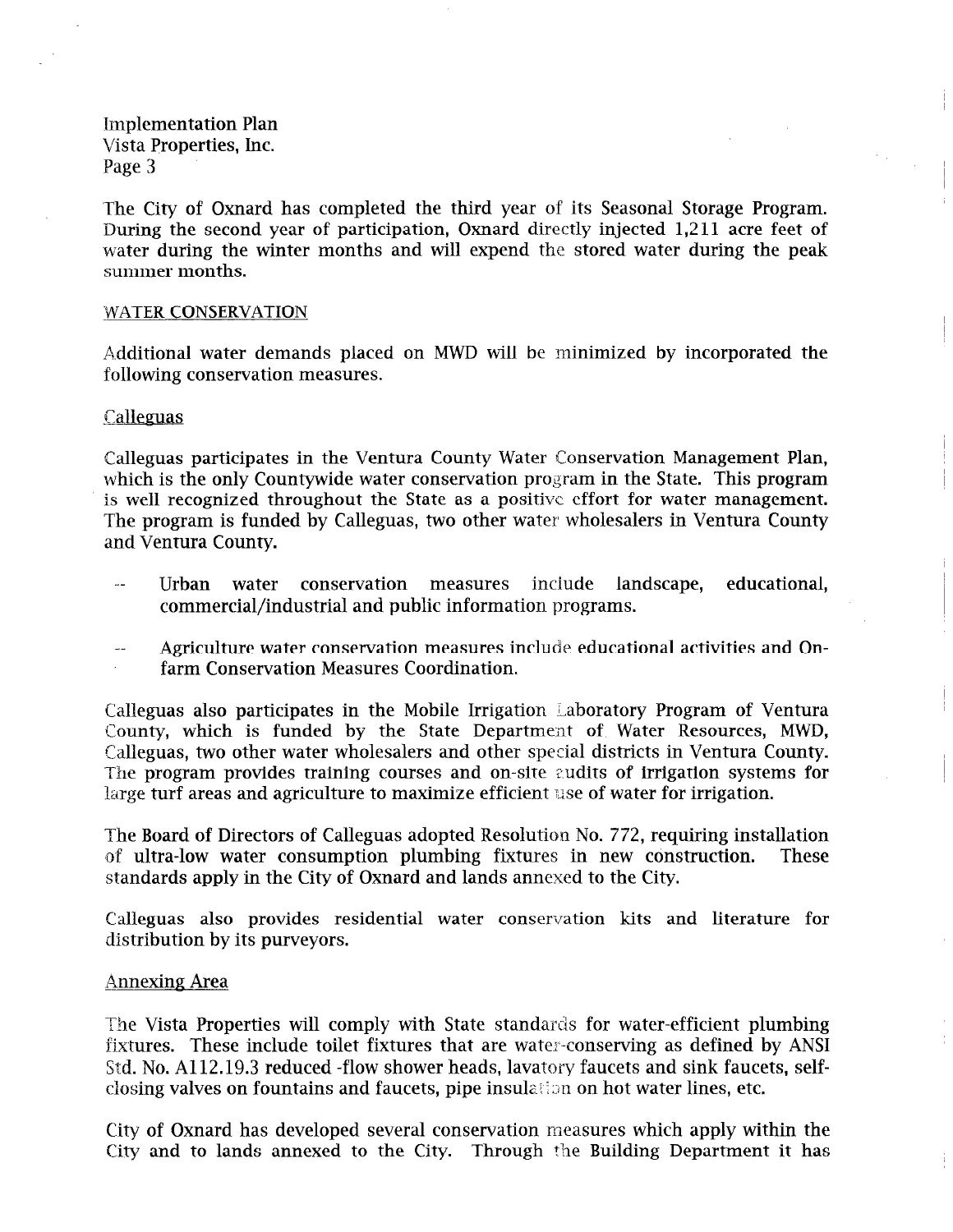introduced the ultra-low flush toilets (1.6 gallons per flush) and water conserving fixtures (2 l/2 gallons per minute) for all new construction, redevelopment and rehabilitation projects.

At the time the Vista Properties are developed they will be required to:

- 1. Comply with all City of Oxnard Building Department standards for use of water saving devices in the project buildings.
- 2. Provide individual metering of all buildings in the project to better control water usage monitoring.
- 3. Maximize use of drought resistant materials in the overall landscape plan and reduce turf areas for the project.
- 4. Monitor medians and site water by installing sensors that can override automatic irrigation timers.

There are no new residential development plans or designations for the annexation area and therefore, the model home requirement of the water use efficiency guidelines is not applicable.

#### USE OF RECLAIMED WATER

# Calleguas

The Board of Directors of Calleguas adopted Resolution No. 773 promoting the use of reclaimed wastewater supplies within the District. Calleguas requires that its purveyors develop the use of reclaimed wastewater for green belts and large turf irrigation. At present, approximately 869 AFY of reclaimed wastewater is sold to golf courses within Calleguas' service area with an additional 1,500 AFY to be made available in the next two years.

#### Annexing Area

The City of Oxnard's Wastewater Treatment Plant is not presently used for water reclamation and reuse. The City Council has directed that water reclamation be a priority and the City will be issuing a Request for Proposal (RFP) for use of reclaimed water this year.

It is unlikely that there will be golf courses or decorative lakes within the annexation area. Any landscaped areas exceeding one acre will be irrigated with reclaimed or other not potable supplies when available. To the extent practicable, reclaimed wastewater or other non-potable supplies will be used for industrial processes and other suitable uses. A dual distribution system shall be constructed to accommodate such supplies when they become available in the future.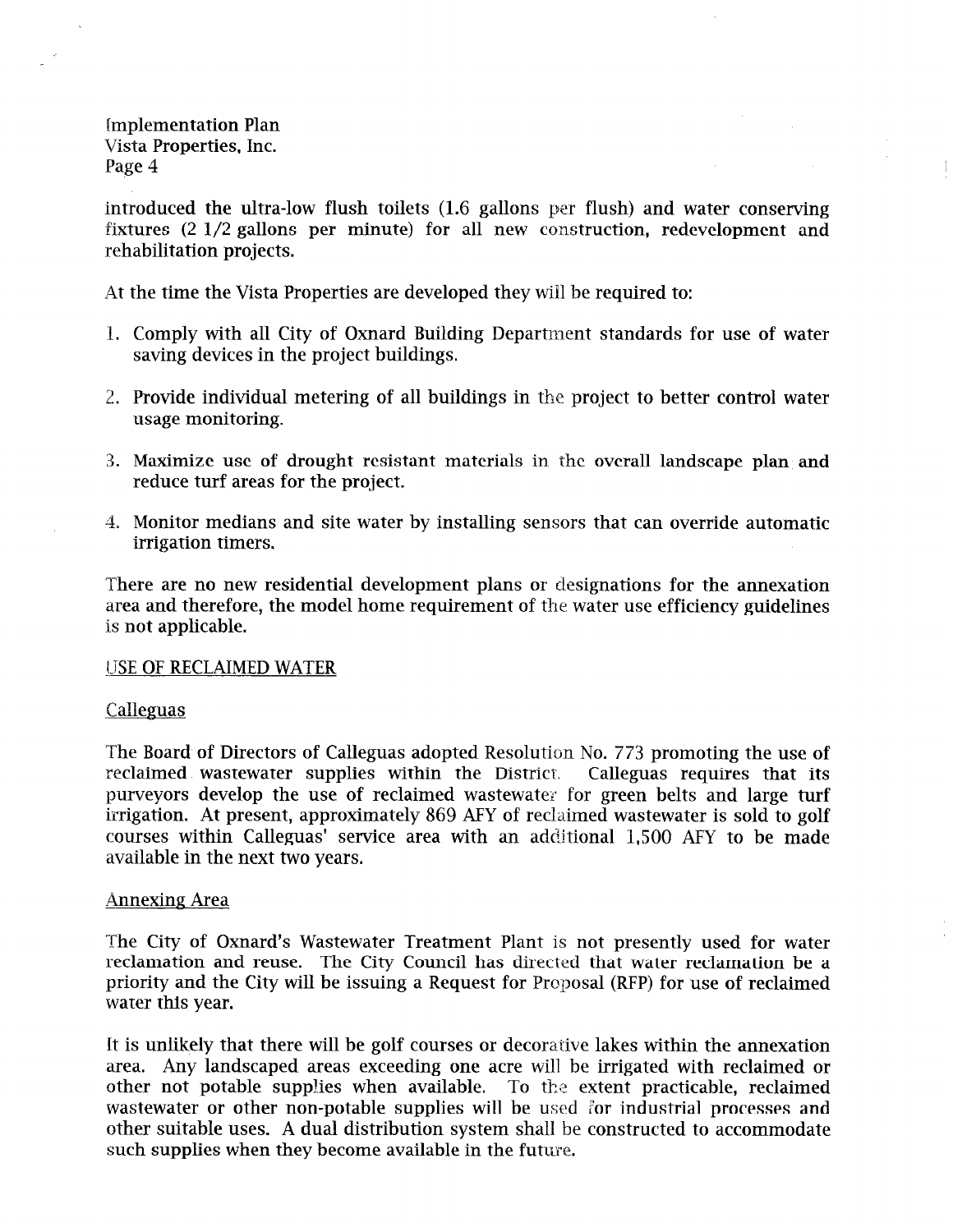# WATER DELIVERY CURTAILMENT

# Calleguas

Calleguas has an integrated water delivery system which allows all areas in its service area to receive water from two alternative sources of water. The main source is from MWD via the Jensen Treatment Plant and distribution system.

 $\sim$ 

The second source is from Lake Bard Reservoir which is used for system peaking and emergency storage. Lake Bard's storage capacity (10,500 acre feet) is adequate to supply water for total system usage for periods, of 15 to 20 days at maximum demands during summer and in excess of 45 days during winter months.

In addition to Lake Bard, Calleguas has seven reservoirs with a combined storage capacity of 42 million gallons.

Several of Calleguas' purveyors extract water from the local groundwater basins within Calleguas' service area. In the event of an emergency curtailment of water from MWD as a result of a major facility failure that is longer in duration than previously stated, the District could impose a water rationing plan and request its purveyors to increase their groundwater production to extend the District's reservoir reserves for other areas that do not have ground water supplies.

# Annexing Area

The City of Oxnard, as a purveyor of Calleguas water, is subject to the conservation measures detailed above. Oxnard is within that porticn of Calleguas which has access to alternative sources of supply through extraction of groundwater or purchase directly from the United Water Conservation District.

# CAPITAL CONSTRUCTION CHARGES

In 1980 Calleguas imposed a capital construction charge for all new development within its service area. The charge was established to raise funds necessary to build additional facilities required for expansion of Calleguas service area. Additionally Calleguas has assessed a capital construction water rate charge to its purveyors on water usage to augment the capital construction program. Calleguas' Master Plan approved by the Board of Directors identifies the facilities that will be constructed to meet its future water demands.

# URBAN CONSERVATION BEST MANAGEMENT PRACTICES

To the extent practicable to do so, within the limits of its authority and jurisdiction, Calleguas intends to apply the Urban Conservation Best Management Practices as set forth in Attachment A to this Implementation Plan.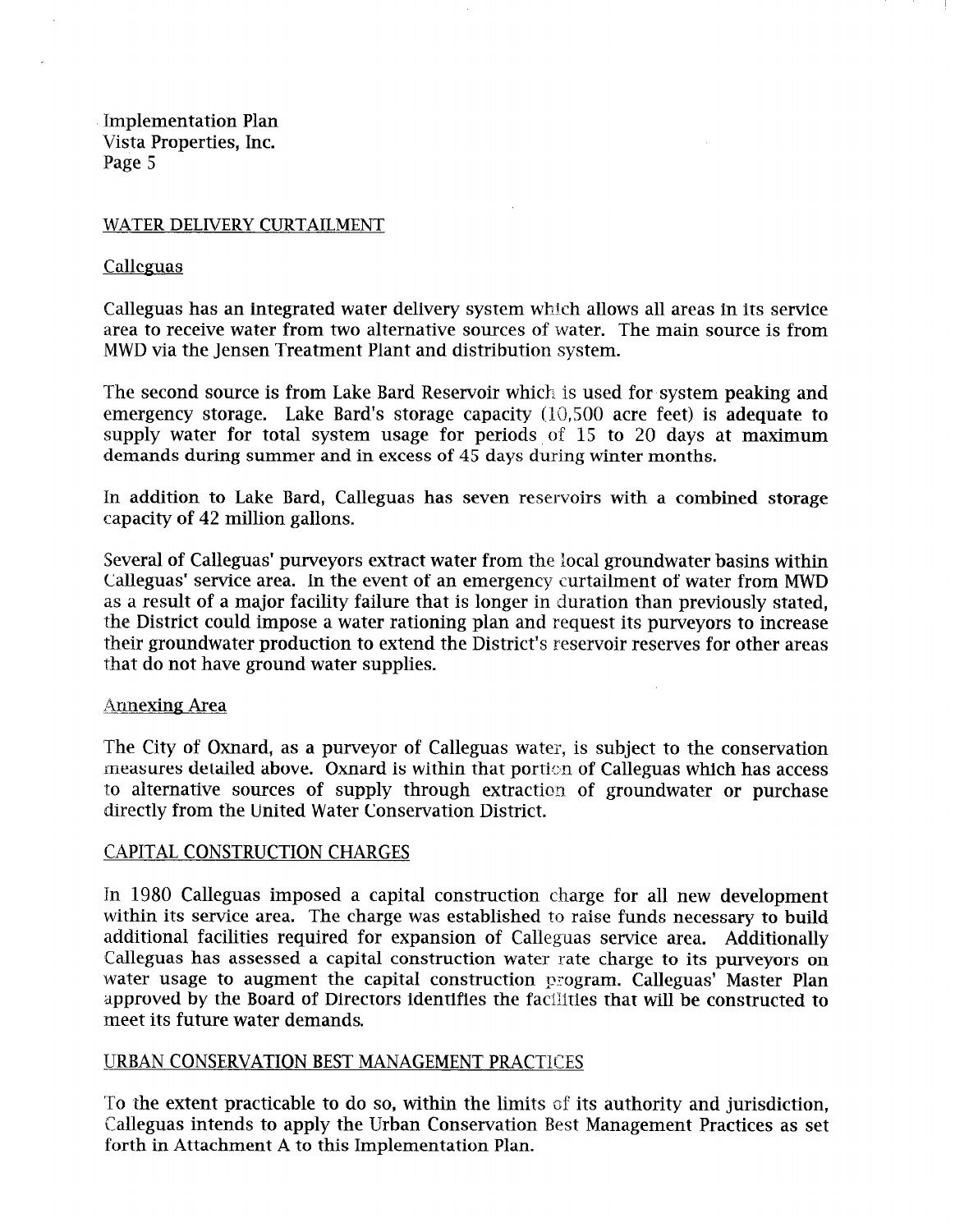## WATER USE EFFICIENCY GUIDELINES

To the extent practicable, the City and Vista Properties shall comply with the water use efficiency guidelines of MWD and Calleguas:

## **COMPLIANCE**

Calleguas accepts the responsibility for assuring compliance with the provisions of Metropolitan's Water Use Efficiency Guidelines as indicated in this Plan and shall report to Metropolitan regarding such compliance.

CALLEGUAS MUNICIPAL WATER DISTRICT

 $By  $\frac{1}{\sqrt{10}}$$ Crotall

Dr. Donald R. Kendall

Dated: 6/19/94

CITY OF OXNARD

Berigmen V. Um Series Dated 6-7-94  $Bv$ 

VISTA PROPERTIES

 $\overline{\phantom{a}}$  $S_{\text{scat}}$  Johnson, Vice President

Dated  $\frac{5/25/44}{ }$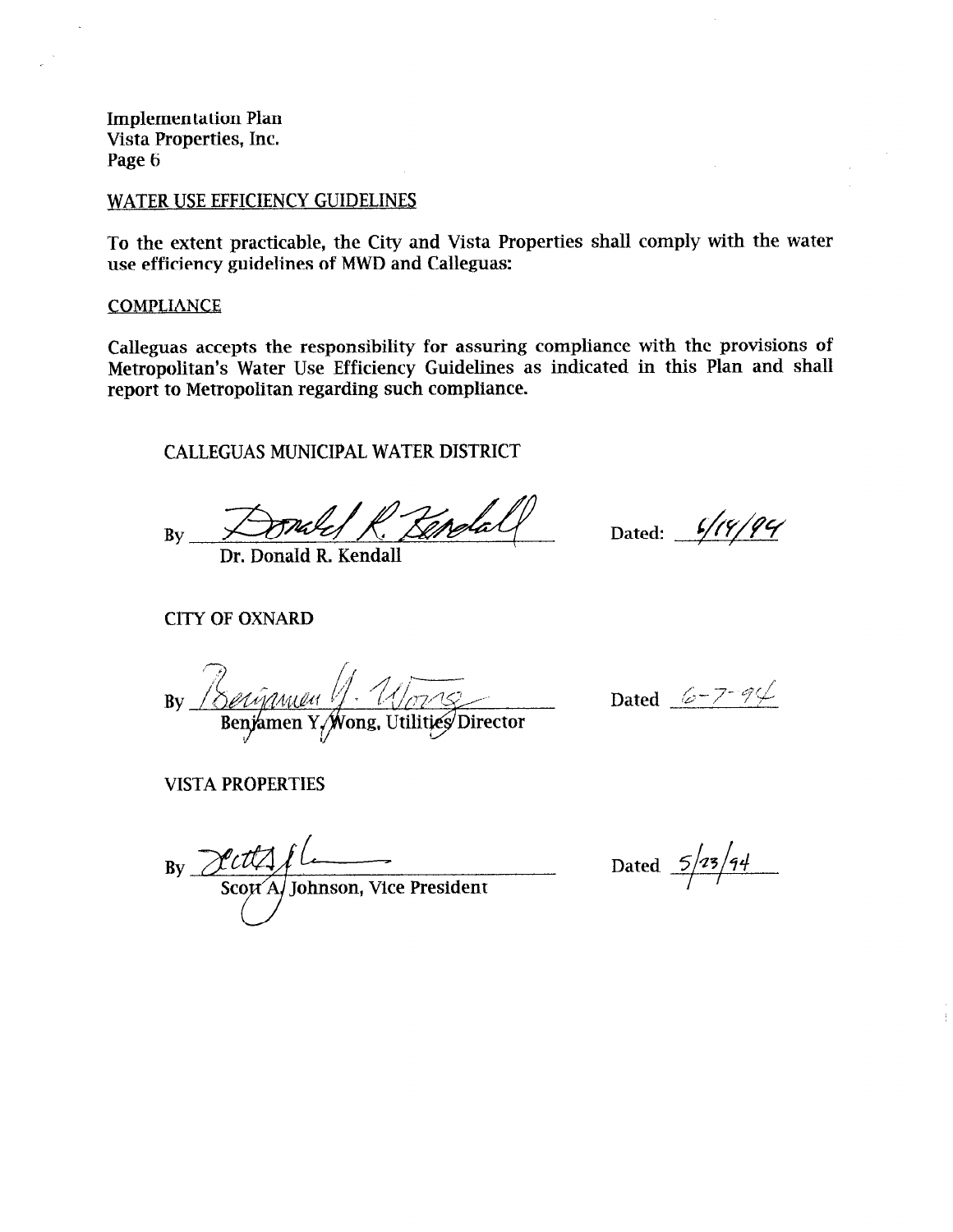# ATTACHMENT A URBAN CONSERVATION BEST MANAGEMENT PRACTICES

- 1. Interior and Exterior Residential and Governmental/Institutional Water Audits
- 2a. Enforcement of ULFT Requirement in New Construction Beginning January 1992
- 2b. Support of State and Federal Legislation Prohibiting Sales of Toilets that Use More Than 1.6 Gallons per Flush
- 2c. Residential Plumbing Retrofits
- 3. Distribution System Water Audits, Leak Detection and Repair
- 4. Metering with Commodity Rates for All New Connections and Retrofit of Existing Connections
- 5. Large Landscape Water Audits and Incentives
- 6. Support of and Compliance with "Water Conservation in Landscaping Act" (AB325) for Commercial, Industrial, Institutional, Governmental and Multifamily Developments
- 7. Public Information
- 8. School Education
- 9. Commercial and Industrial Water Conservation
- 10. New Commercial and Industrial Water Use Review
- 11. Conservation Pricing
- 12. Support of and Compliance with "Water Conservation in Landscaping Act" (AB325) for Single Family Homes
- 13. Enactment and Enforcement of Water Waste Prohibition Ordinances
- 14. Designation of a Water Conservation Coordinator
- 15. Financial Incentives
- 16. Ultra Low Flush Toilet Replacement